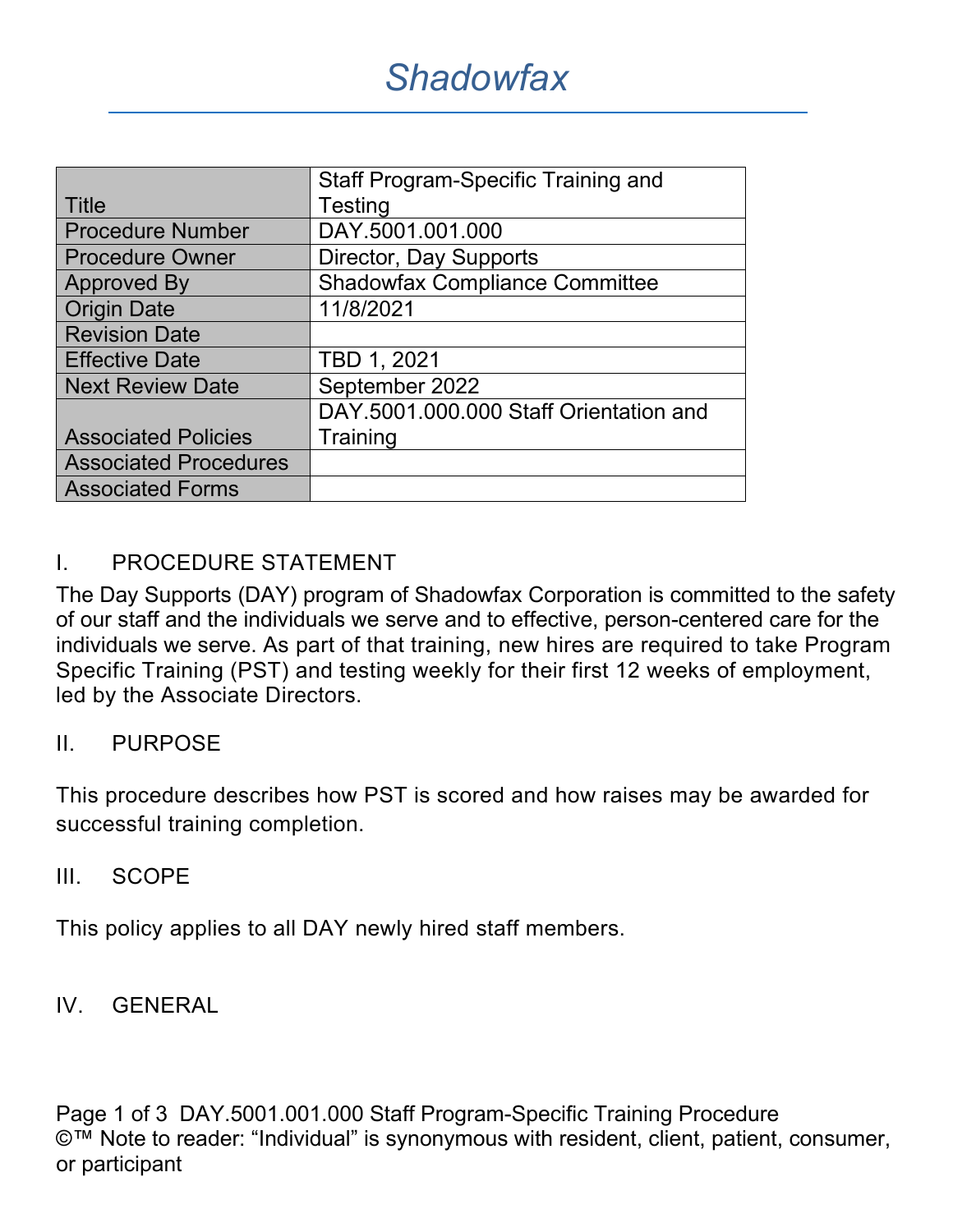## *Shadowfax*

This procedure is based on the standards set by PA Code Title 55 Chapters 6100, 2380, 2390 and PA Code Title 6 Chapter 11 and Shadowfax organizational standards.

## V. PROCEDURE

New hires are required to take Program Specific Training (PST) and testing for their first 12 weeks of employment, led by the Associate Directors. At four, eight, and 12 weeks after hire, new hires may receive raises based on their combined test scores.

| <b>Combined Test Scores</b> | <b>Raise Amount</b> |
|-----------------------------|---------------------|
| 90% or higher               | 15 cents/hour       |
| 80-89%                      | 10 cents/hour       |
| 70-79%                      | 5 cents             |
| 69 or lower                 | No raise            |

Raises are evaluated at each point in time and are not based on the previous checkpoint's test results. Raises may be cumulative, i.e., a new hire who scores 90% or higher at each of the three checkpoints would earn a total raise of 45 cents/hour.

Associate Directors save the training records electronically. The Director, Day Supports, keeps a log of completed trainings and tests. Associate Directors inform the Director, Day Supports, of a staff member's score and each time a staff member is due for an increase, the HR Specialist and Director of Administration are notified by the Director, Day Supports, of the amount and the effective date of the increase.

## VI. OVERSIGHT

The highest-level position for each Shadowfax department or their designate(s) (the "Approved By") shall be in charge of the administration of this Procedure. The Approved By responsibilities include:

1. Identifying the activities necessary to comply with this procedure based on regulatory and program requirements.

Page 2 of 3 DAY.5001.001.000 Staff Program-Specific Training Procedure ©™ Note to reader: "Individual" is synonymous with resident, client, patient, consumer, or participant